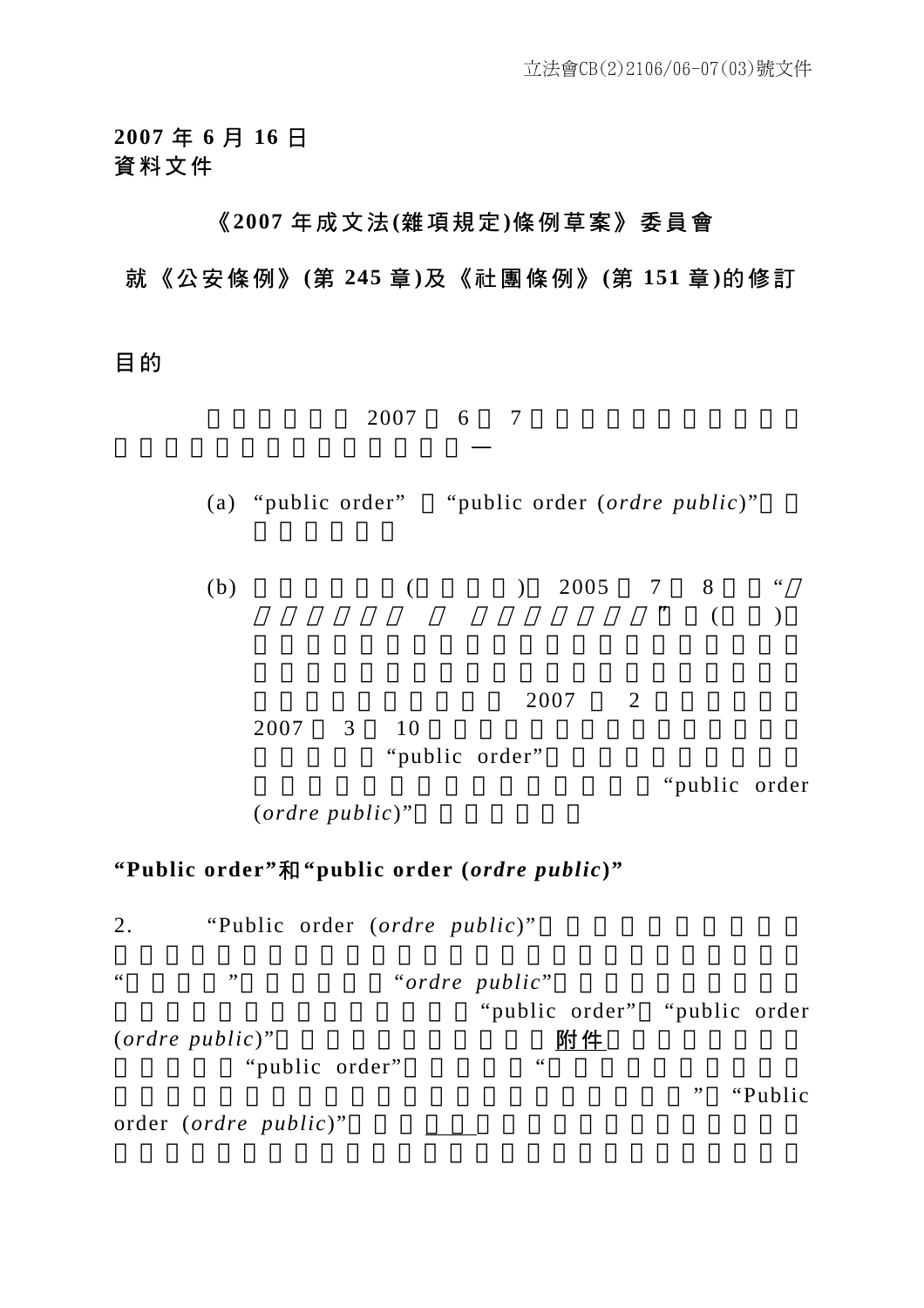$3.$   $\cdots$   $\cdots$   $\cdots$   $\cdots$   $\cdots$   $\cdots$   $\cdots$   $\cdots$   $\cdots$   $\cdots$   $\cdots$   $\cdots$   $\cdots$   $\cdots$   $\cdots$   $\cdots$   $\cdots$   $\cdots$   $\cdots$   $\cdots$   $\cdots$   $\cdots$   $\cdots$   $\cdots$   $\cdots$   $\cdots$   $\cdots$   $\cdots$   $\cdots$   $\cdots$   $\cdots$   $\cdots$   $\cdots$   $\cdots$   $\cdots$   $\cdots$  order (*ordre public*)")

"ordre public"

"public order" ("

 $\left( \begin{array}{c} n \ j \end{array} \right)$ "public order (*ordre public*)"("
") "ordre public"

## 警方根據《公安條例》處理公眾集會及遊行通知

 $4.$ 

 $2007$  2 / 3

保安局 香港警務處 律政司 **2007** 年 **6** 月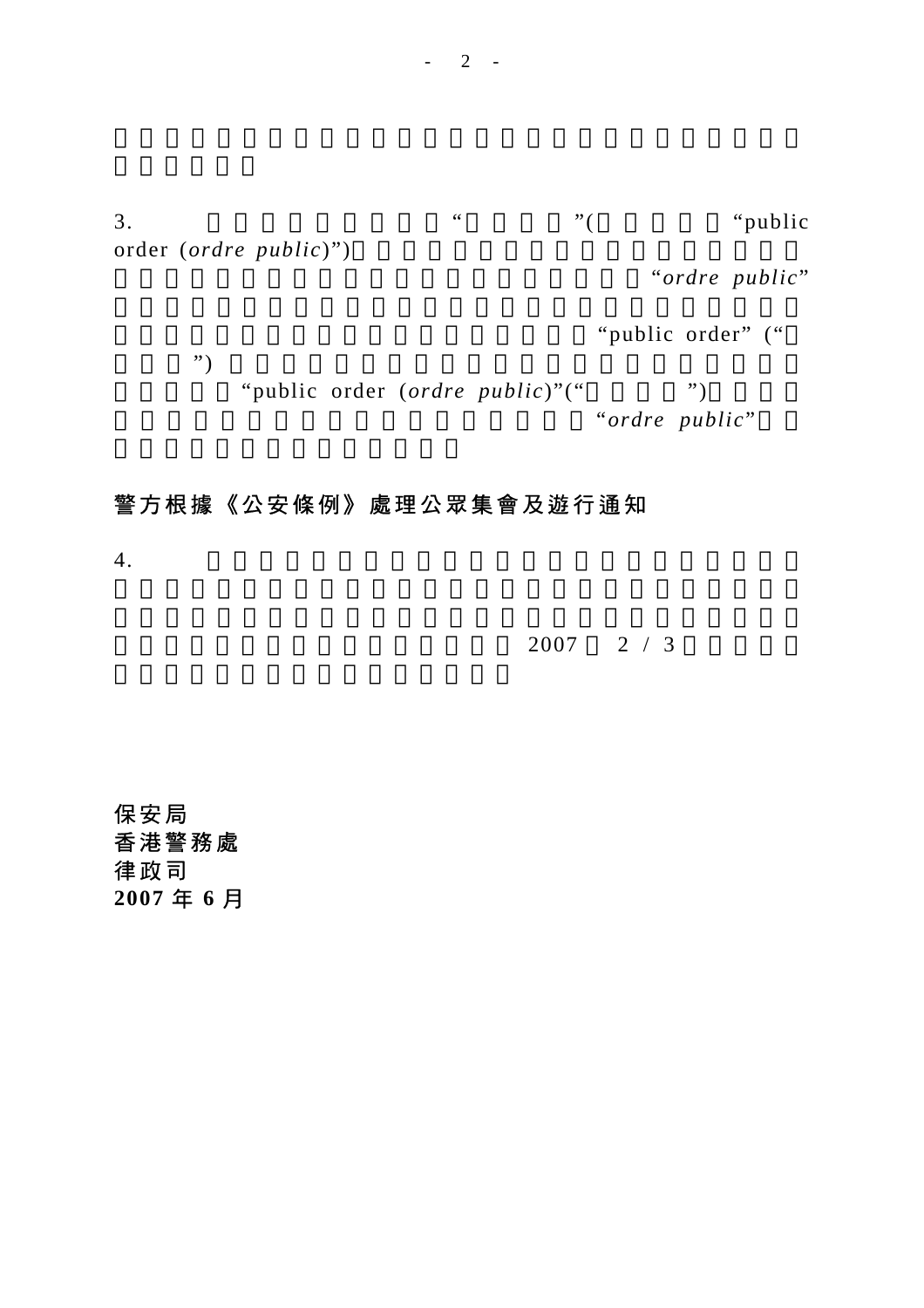附 件

# **Extracts from the CFA Judgment on**  *Leung Kwok Hung & Others v HKSAR* **(FACC Nos. 1 & 2 of 2005) Paragraphs 68 to 72**

68. The concept of "public order (ordre public)" operates at the constitutional level in Hong Kong. This is because art. 39(2) of the Basic Law requires any restriction of rights and freedoms to comply with the ICCPR as applied to Hong Kong, and the concept is specified in a number of ICCPR articles as a legitimate purpose for the restriction of rights, including the right of peaceful assembly.

69. There is no doubt that the concept of "public order (ordre public)" includes public order in the law and order sense, that is, the maintenance of public order and prevention of public disorder. But it is well recognised that it is not so limited and is much wider. See for example, *Ng Kung Siu* at 457 F-H, *Police v. Beggs* [1999] 3 NZLR 615 at 630; *Nowak* on art. 19 at p. 355-6 (para. 45), and on art. 21 at p. 380-1 (para. 24).

70. But the concept is an imprecise and elusive one. Its boundaries beyond public order in the law and order sense cannot be clearly defined. *Ng Kung Siu* at 459I-460A. "[It] is a concept that is not absolute or precise and cannot be reduced to a rigid formula but must remain a function of time, place and circumstances": Chapter 12 by Kiss on "Permissible Limitations on Rights" in Henkin (ed.): *The International Bill of Rights* (1981) 290 ("*Kiss*") at 302.

71. The Siracusa Principles state that it :

"may be defined as the sum of rules which ensure the functioning of society or the set of fundamental principles on which society is founded. Respect for human rights is part of public order (ordre public)." (para. 22)

The Principles also state that it must be interpreted in the context of the purpose of the particular human right which is limited on this ground (para. 23). The discussion by *Kiss* strikes the same chord in referring to